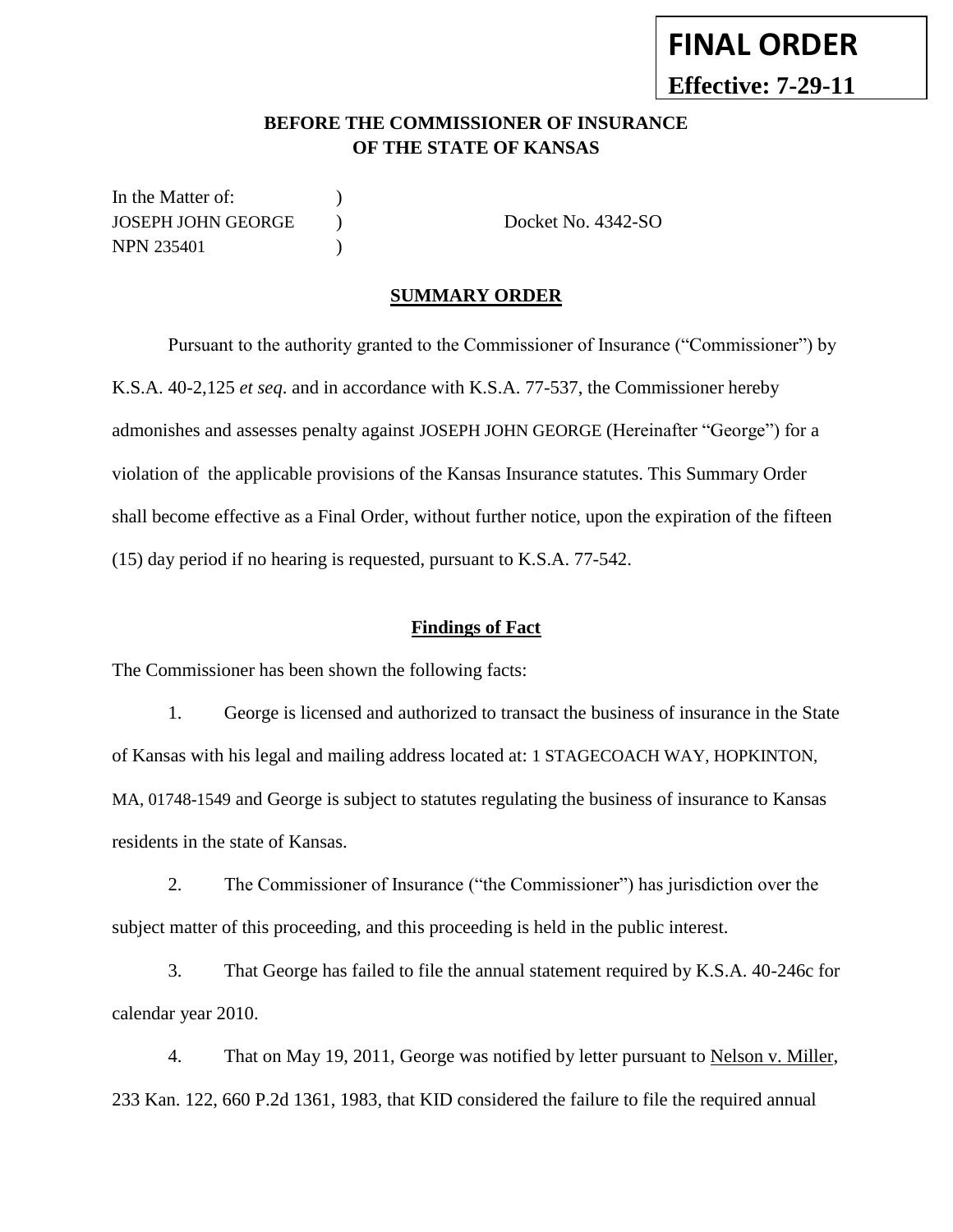statement to be in violation of Kansas law and could result in administrative action being taken

against him if he did not file the required statement.

5. That to date, George has not responded to the Nelson v. Miller letter sent by KID

on May 19, 2011, and has not filed the required statement.

## **Applicable Law**

1. K.A.R. 40-246c states, in the relevant part:

"Each licensed agent shall file with the commissioner on or before March 1 of each year a statement on a form prescribed by the commissioner. . . The individual responsible for filing the statement shall be the agent who signs the policy or the agent of record with the company..."

2. K.S.A. 40-2,125 states, in pertinent part:

(a) If the commissioner determines after notice and opportunity for a hearing that any person has engaged or is engaging in any act or practice constituting a violation of any provision of Kansas insurance statutes or any rule and regulation or order thereunder, the commissioner may in the exercise of discretion, order any one or more of the following:

(b) If any person fails to file any report or other information with the commissioner as required by statute or fails to respond to any proper inquiry of the commissioner, the commissioner, after notice and opportunity for hearing, may impose a civil penalty of up to \$1,000, for each violation or act, along with an additional penalty of up to \$500 for each week thereafter that such report or other information is not provided to the commissioner.

# **Conclusions of Law**

Based on the Findings of Fact in Paragraphs #1 through #5 and the applicable law as

stated above,

# **IT IS THEREFORE ORDERED BY THE COMMISSIONER OF INSURANCE:**

1. George's failure to file an annual statement as required constitutes a violation of

K.S.A. 40- 246 c.

2. Pursuant to K.S.A. 40-2,125 George shall pay a monetary penalty in the amount

of One Hundred dollars (\$100) for the above-stated violation of K.S.A. 40-246c.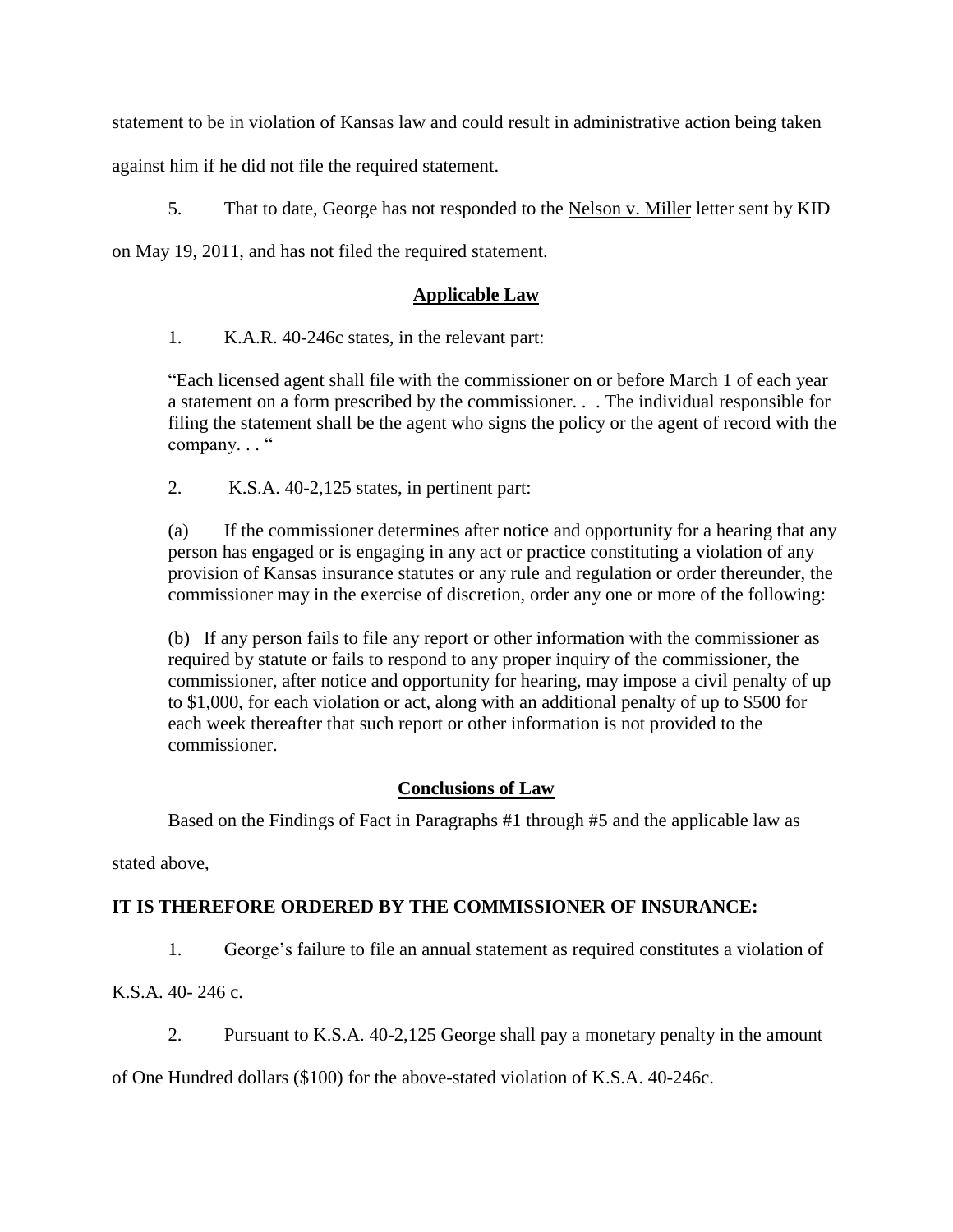3. The Commissioner shall retain jurisdiction over this matter to issue any Order(s) deemed necessary and appropriate.

#### **NOTICE OF RIGHTS**

Joseph John George is entitled to a hearing pursuant to K.S.A. 77-537, the Kansas Administrative Procedure Act. If George desires a hearing, he must file a written request for a hearing with:

Zachary J.C. Anshutz, General Counsel Kansas Insurance Department 420 S.W.  $9<sup>th</sup>$  Street Topeka, Kansas 66612

This request must be filed within fifteen (15) days from the date of service of this Order.

If George requests a hearing, the Kansas Insurance Department will notify him of the time and place of the hearing and information on the procedures, right of representation, and other rights of parties relating to the conduct of the hearing, before commencement of the same. If a hearing is not requested in the time and manner stated above, this Summary Order shall become effective as a Final Order upon the expiration of time for requesting a hearing, pursuant to K.S.A. 77-613. In the event George files a petition for judicial review, pursuant to K.S.A. 77-613(e), the agency officer to be served on behalf of the Kansas Insurance Department is:

Zachary J.C. Anshutz, General Counsel Kansas Insurance Department 420 S.W.  $9<sup>th</sup>$  Street Topeka, Kansas 66612